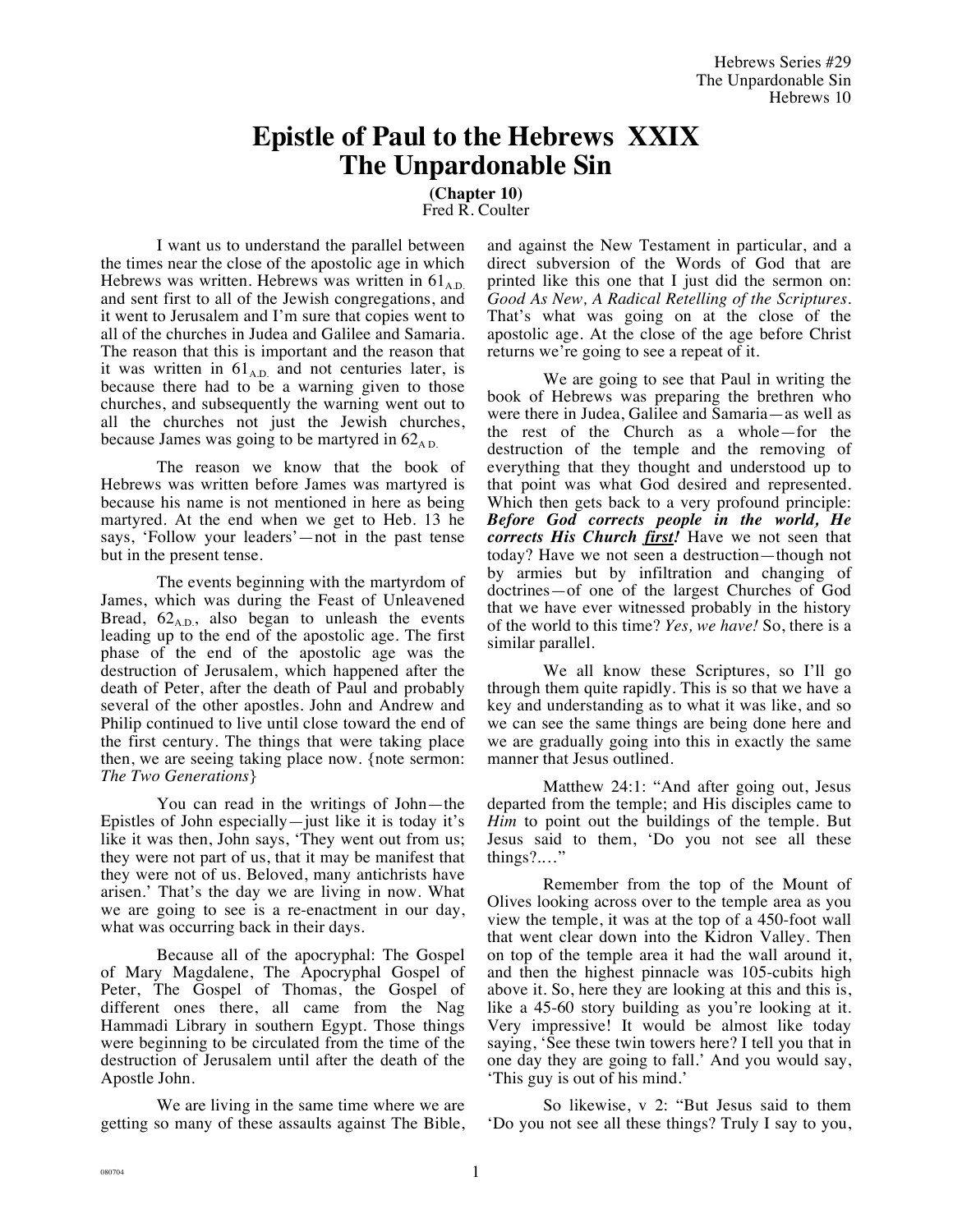there shall not be left here even one stone upon a stone that shall not be thrown down.'…. [that was absolutely true, did happen] …And as He was sitting on the Mount of Olives, His disciples came to Him alone, saying, 'Tell us, when shall these things be? And what *shall be* the sign of Your coming and of the completion of the age?'…. [then false prophets]: …Then Jesus answered *and* said to them, **'Be on guard, so that no one deceives you.'**" (vs 2-4). Later on we have '…no one deceive you by any means.'

Verse 5: "For many shall come in My name, saying, 'I am the Christ'…"—and that can be interpreted two ways:

- 1. many will say that *Christ* is the Christ
- 2. that the individual himself will proclaim that he is Christ

Like 'Reverend' Sun Yun Moon today who was supposedly just anointed with a crown back in Washington, D. C., to be 'the savior of the world.'

"…and they shall deceive many" (v 5). Were the people attending there deceived? *Yes, indeed!* Even some congressmen were there, too.

Verse 6: "And you shall hear of wars and rumors of wars. See *that* you do not let *these things* disturb you. For it is necessary *that* all *these* things take place, but the end is not yet" (vs 5-6). Today you can pick up your paper or watch the news and every one of these things are happening.

Verse 7: "For nation shall rise against nation and kingdom against kingdom; and there shall be famines and pestilences and earthquakes in *different* places. Now all these *things are* the beginning of sorrows" (vs 7-8).

As I have said before, I think we have entered into the time which is the beginning of sorrows and we're going to see the groundwork laid to bring about all of the rest of the things that it says here for our age, just like it was done back at their time.

Verse 9: "Then shall they deliver you up to affliction…" *It will happen!*

I got an e-mail from a man in Egypt who wants to know about baptism. He says, 'I am afraid for my life. I have repented, I keep the Sabbath, I want to keep the Holy Days, and if I let anyone know it they will surely kill me because they think that it is Jewish. Even members of my own family would do this.' So, those of us who live in modern Israel today—United States, Canada, Australia, New Zealand, parts of Europe—we don't know what it's like, but it is going to come here.

"…and you shall be hated by all nations for My name's sake" (v 9)—because we're going to be made the enemy and the terrorists. All you have to do is make the definition lower and lower and lower and pretty soon they will get to us. Robert Reich said in an article, that religionists and those who believe in God are worse than terrorists! So, it's going to happen!

Verse 10: "And then shall many be led into sin, and shall betray one another, and shall hate one another." Is that not already set up? *Yes, it is!* Do you not have 800-numbers you can call and anonymously leave a tip or an accusation against someone? *Yes, indeed!*

Verse 11: "And many false prophets shall arise, and shall deceive many." That sure is true. There are more religions; there are more prophets; there are more Bibles. If I set before you all of the spurious Bibles that I have, plus a lot of those if I could get my hands on that  $\overline{I}$  don't have, and show you how men are so absolutely dedicated to destroying the Word of God, being tools of Satan the devil to work within the seminaries, work within the colleges, work within the translation committees. And people read it and say, 'Oh, that's wonderful.' Just like the Archbishop of Canterbury said of *A Radical Retelling of the Scriptures, Good as New*: 'An extraordinary work of power.' *Absolute lie!*

Here's where we are, v 12: "And because lawlessness shall be multiplied…" That's what we're into. Lawlessness can be best defined not only against the laws of God, but where your standard of behavior becomes what you believe to be true, whether or not it is true. Because you have no standard of the Word of God—which is absolute Truth—to base your conduct, or base you morality, what you believe, your set of values and ethics, to you is true. That also affirms the Proverb, which says, 'Every man is just in his own eyes.'

That's what we are living in today. You can hear it on any radio or television program. If you think when you watch the news, that you're getting the news, *you're not!* That's all that the person sitting there telling you the news is, is a reader of what the editors behind the scenes want you to know. The more they have their private agendas to do what they want, and in this world we are living in a time when people are making their own reality by thinking that their thoughts will create the reality they want. There is nothing that describes better this coming Presidential election than that. That's what lawlessness is multiplied everywhere: deception, lies and so forth. {note sermon: *True Lies* #1 & #2}

Verse 13: "But the one who endures to *the* end, that one shall be saved." We have to endure to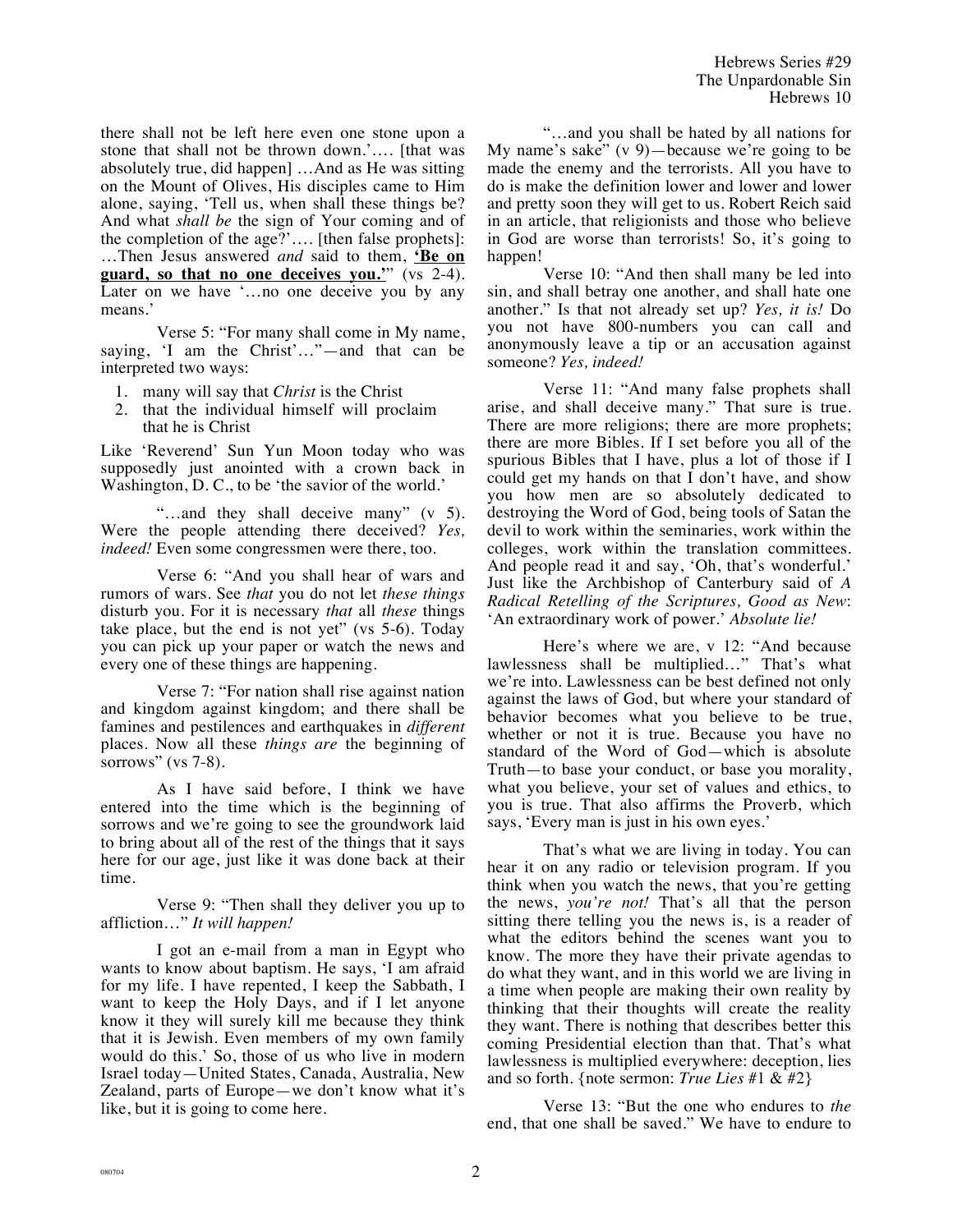the end, very important. The problem with the book of Hebrews was too many were not enduring to the end; because it didn't turn out the way they *thought,* therefore, God is wrong, rather than thinking, 'Well, it didn't turn out the way I thought, maybe God has something else in mind.'

We can understand that those at the close of the apostolic age really had a very difficult time, and it was very difficult for them to comprehend that Christ wasn't going to return in their lifetimes. If we can understand that then we can see how important faith becomes because the way God is going to work it does not depend on our complete understanding of the situation, but it depends on:

- our faith
- our belief
- our steadfastness
- our enduring to the end

That's what it depends on. Look just from the turn of the century here:

- Jehovah Witnesses: Jesus was to return in 1918—*He didn't!*
- Seventh Day Adventists: Jesus was to return in 1844—*didn't happen!*

You can come down through our age:

- It was going to happen because the WWII and all the armies were gathered around Jerusalem—*didn't happen!*
- It's going to be in 1975—*didn't happen!*

How many people subsequently *gave up and fell away* because they didn't have the faith of God and weren't grounded in the Truth enough to endure to the end? *Many did, unfortunately!* 

Verse 14: "And this Gospel of the Kingdom shall be proclaimed in all the world for a witness to all nations, and then shall the end come."

This doesn't tell us by whom, how many, what duration. *No it doesn't!* It doesn't tell us, or give us permission that since we're a small group or whatever you could use for an excuse, that we shouldn't do that, we'll leave it to the two witnesses. Well, we can't do that either.

Here is an admission by the apostles to tell us that they understood that when the temple was destroyed that the 'abomination of desolation' did not occur in that timeframe  $66\frac{\lambda}{\text{AD}}$ -70<sub>A.D.</sub> with the destruction of the temple

Verse 15: "Therefore, when you see the abomination of desolation, which was spoken of by Daniel the prophet, standing in the Holy place (the one who reads, let him understand)."

When Jesus spoke these words, that parenthetical statement was not there. It was put there probably by John and the elders who helped canonize the New Testament and in reading that, they realized they did not understand that prophecy even though the temple was destroyed. But they did know that the words of Christ were true and it was going to happen some time. So therefore, they added the parenthetical statement "…(the one who reads, let him understand)..."—because 'we don't understand it.'

Now we live at the end of the age when we can understand some of these things. But even at that, even though we have the framework of these things, do we really know what's going to happen in detail? *No!* But when something happens, we can recognize it for what it is. We are also given the promise back in Dan. 12 that the wise, at the time of the end, *shall understand*. That understanding has to come from God because of being faithful and enduring to the end.

You can take that *enduring to the end* and you can break that down in many ways. You can start out this way:

- you have a problem or difficulty, you endure until there is a solution and an end to the problem
- you endure to the end of your life and are safely tucked in the grave, your place of safety

If you live in the time of the end, which we probably are—how close the end is we really don't know but you still have to *endure to the end.* He's saying here: What do you have to endure unto the end? *Everything*:

- false prophets
- wars
- famines
- earthquakes<br>• pestilence
- pestilence<br>• hetraval
- betrayal<br>• affliction
- affliction
- arrest
- martyrdom

—all of those things. I am afraid that too many today are like many were back then in Jerusalem; they didn't believe that it was going to happen when the book of Hebrews was written in  $61_{AD}$ , and they could not see the gradual apostatizing from the Truth because it didn't work out the way that they thought. And that's the whole purpose of the book of Hebrews.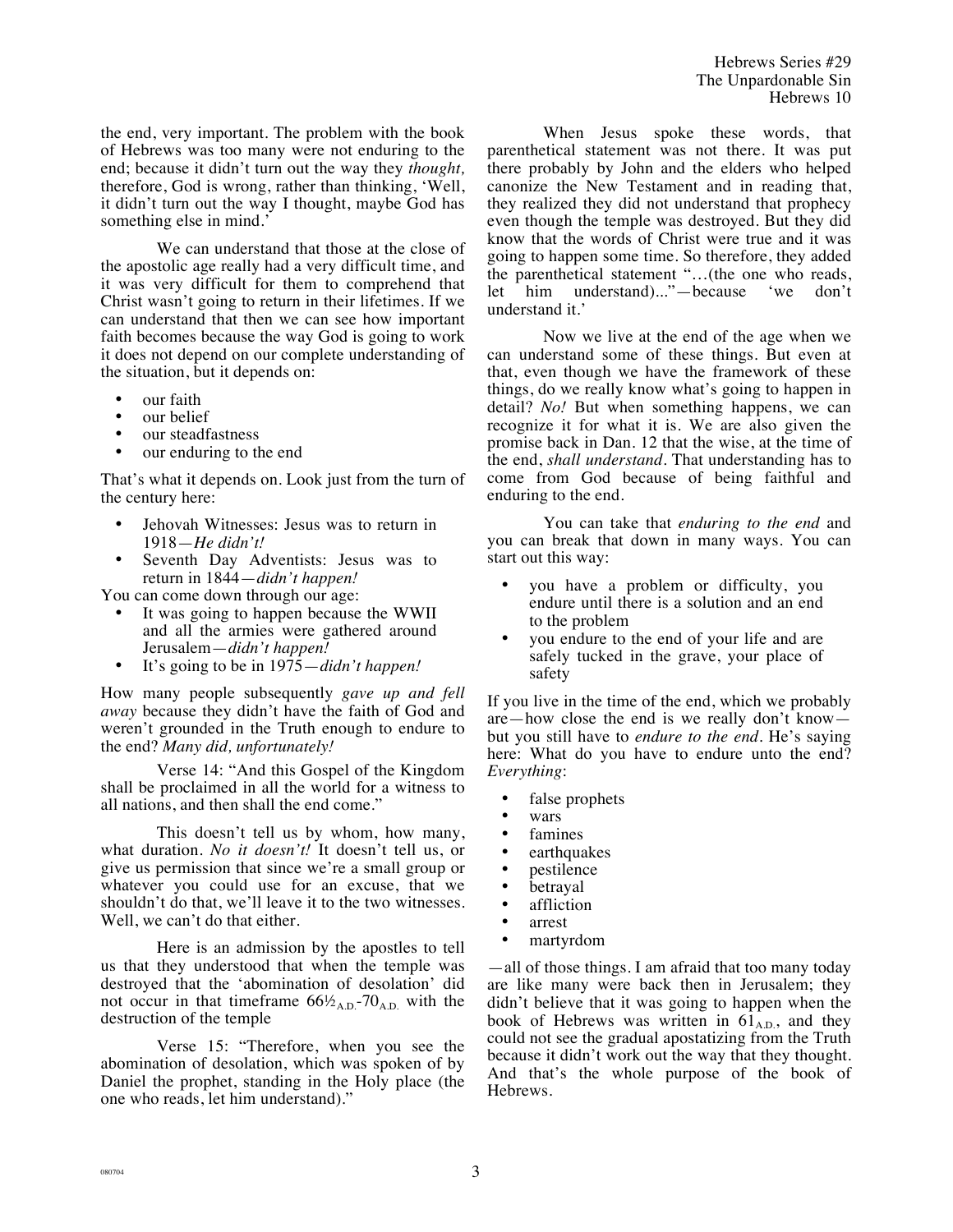Heb. 10—we will do a little review. It's talking about the New Covenant, because we are going to talk about the *unpardonable sin* in this sermon in a very direct and profound way. The people who worry about the *unpardonable sin* are the ones who won't commit it. The ones who don't care whether they commit the *unpardonable sin* are the ones who will commit it.

Here is the reason for the *unpardonable sin*. A lot of people don't like it that there is going to be a *lake of fire*. A lot of people are angry at God because He is going to sentence the incorrigible wicked to the second death. But we will see how profound *the unpardonable sin* is.

Hebrews 10:16: "This is the covenant that I will establish with them after those days,' says *the* Lord… [and this is a prophecy going back to the book of Jeremiah] …'I will give My laws into their hearts, and I will inscribe them in their minds; and their sins and lawlessness I will not remember ever again.' Now where remission of these *is*, *it is* no longer *necessary to offer* sacrifices for sin" (vs 16- 18). That is animal sacrifices.

Verse 19: "Therefore, brethren, having confidence to enter into the *true* Holiest by the blood of Jesus, by a new and living way, which He consecrated for us through the veil (that is, His flesh)" (vs 19-20).

Here's why there has to be an *unpardonable sin* and the penalty for it, because God has given people direct access to Him through prayer right into the Holy of Holies in heaven above.

- doesn't need to be a temple
- doesn't need to be a priesthood
- doesn't need to be a go-between except Christ

That's what's important. God has not given that to the world. Though there are some in the world who could commit the *unpardonable sin*. But since He has given that to us and has given us His Spirit, He wants us to respond back to Him.

We're going to see some parallels here between Heb. 6 and 10. Let's see where he talks about this in relationship to Abraham. We have the covenant that God has given to us because of Abraham. If you are Christ's, then you are Abraham's seed and heirs according to the promise.

Hebrews 6:12: "So that you do not become lazy…" That's the whole purpose of this book. When do people become lazy? *When everything becomes easy and you can just lie back,* or as they say today, 'Just kick back', *or* 'Just hang out' just kind of sitting there sort of quivering, doing nothing except maybe flapping the tongue. The truth is laziness is a choice just like anything else.

Verse 12: "…but *that you be* imitators of those who through faith and steadfast endurance inherit the promises. For God, after promising Abraham, swore by Himself, since He could swear by none greater" (vs 12-13).

That's what's so profound! God is personally involved in your life, and you are personally involved with God. He has given you His Holy Spirit. He has given you His Word. Great treasures and blessings! That's not to be treated lightly.

Swearing by Himself, v 14: "Saying, 'Surely in blessing I will bless you, and in multiplying I will multiply you.' Now, after he had patiently endured, he obtained the promise" (vs 14-15).

That was that Isaac was born. Before you can become like the stars of heaven—as the promise was given to Abraham concerning his spiritual seed—you must become part of the *sand of the sea* first. You must become human first. The *physical*  offspring of Isaac becoming as the *sand of the sea,* and then the *spiritual* offspring becoming as the *stars of heaven*, you must be a grain of sand first and, pray tell, you're not much bigger than that when you are first conceived. Amazing!

Verse 16: "For indeed, men swear by the greater, and confirmation by an oath *puts* an end to all disputes between them. In this *way* God, desiring more abundantly to show the heirs of the promise the unchangeable nature of His own purpose, confirmed *it* by an oath" (vs 16-17).

This is the thing that's profound and important: *God changes not!* His purpose is not going to change irrespective of the choices that people make.

Verse 18: "So that by **two immutable things**…" That He would *bless,* that He would *multiply,* having sworn by Himself.

"…in which *it was* impossible *for* God to lie…" (v 18). That's what's profound and important and all these false prophets have the same attitude as Satan the devil, because they come from him, 'Yea, has God said?' They always accuse God of being a liar, one way or the other.

"…*it was* impossible *for* God to lie, we who have fled for refuge might have strong encouragement to lay hold on the hope *that has been* set before *us*" (v 18).

I am going to reiterate again, and we will see again and again, as we've said in the past: *We are to*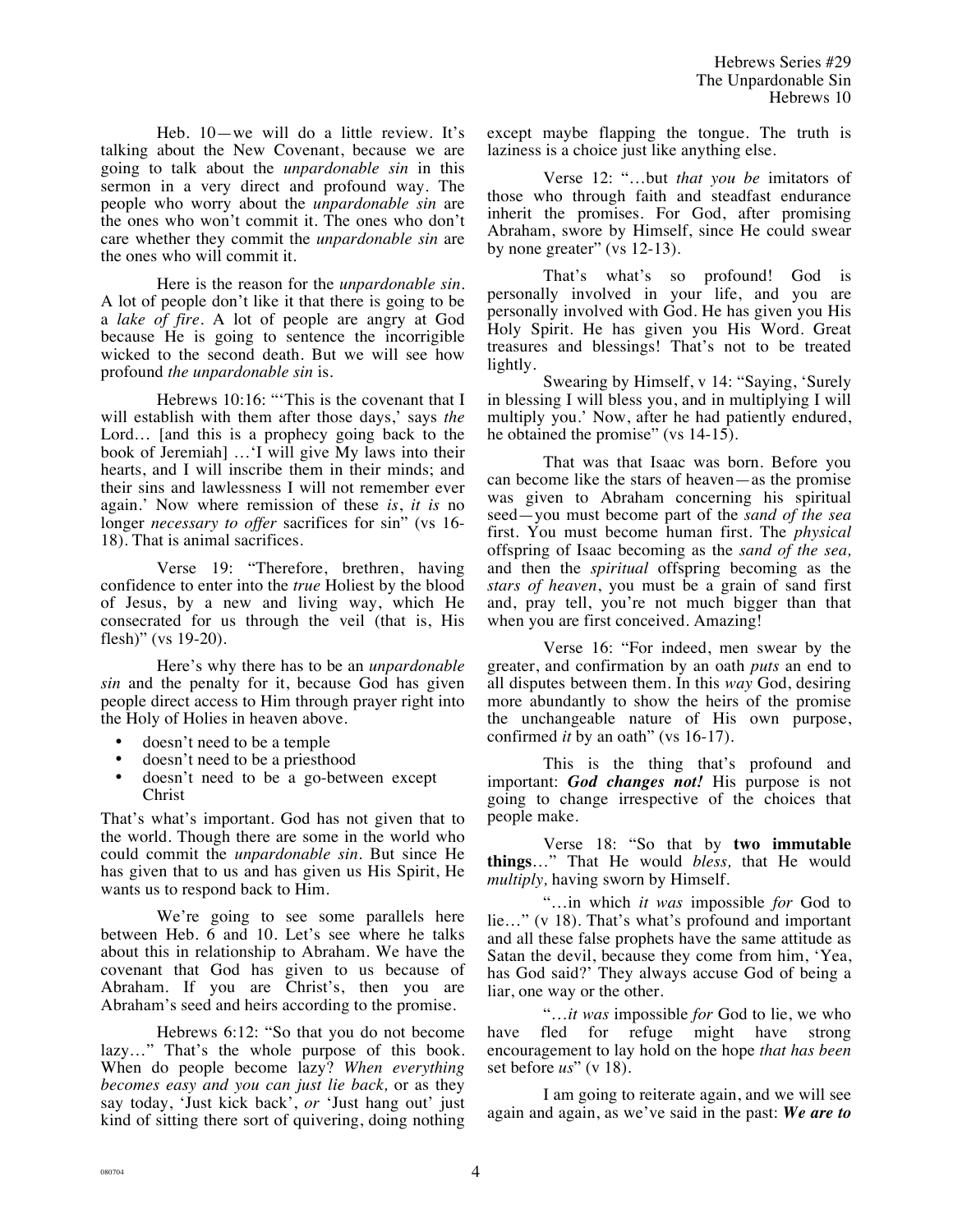*walk in faith, believe in hope and live in love!* Those are the things that are going to see us through. Everything else is extra.

Verse 19: "Which *hope* we have as an anchor of the soul, both secure and steadfast…" which means that regardless of the trial—and there will be many—that we will go through. As long as we understand and know the hope and realize that it is going to be by the power of the resurrection and through the power of the Holy Spirit of God, *it doesn't matter what the circumstances around us are God is with us and in us* and He is going to work His purpose. *It doesn't matter!* 

Notice how this ties in with what we just read, v 19: "Which *hope* we have as an anchor of the soul, both secure and steadfast, and which enters into the *sanctuary* within the veil; where Jesus has entered for us *as* a forerunner, having become a High Priest forever according to the order of Melchisedec" (vs 19-20).

If you have a problem that gets you so discouraged and so down—and all of us will have these—remember this: *Go back and read about the account of Stephen when he was being stoned.* You can't have anything any worse than that. *You're being stoned!* What did he do? *He looked up in heaven and he saw the Son of man standing at the right hand of God!* When he said that he saw that, all of his enemies, being the Sanhedrin, went out there and just did him in. What did he do? The very same thing Jesus did when Jesus was on the cross dying. He said, 'Father, forgive them. They know not what they do.' And Stephen said, 'Lord, lay not this to their charge.'—and he said that of his enemies. So, he was fulfilling what it says here.

Again, you're going to see this pattern of writing in the book of Hebrews is this:

- hope/correction *or* correction/hope
- problems/solution *or* solution to view problems

all the way through the book of Hebrews. After some correction and needing to keep the Sabbath and so forth:

Hebrews 4:12: "For the Word of God *is* living and powerful, and sharper than any two-edged sword, piercing even to the dividing asunder of both soul and spirit, *and* of both *the* joints and *the* marrow, and *is* able to discern *the* thoughts and intents of *the* heart." That's what the key is with the Bible:

- no other book has that
- no other book can convict of sin

• no other book can tell you what your mind really is

in short, simple, easy to understand terms, like the Bible. As we have covered:

- there is a way that seems right to a man, the ends thereof are death
- the heart is deceitful above all things and desperately wicked

It is the only book in the world that exposes the sins of those that could be called in literature as heroes: such as David, such as Solomon, and so forth. That's what makes the Bible, among other things, and the Word of God, among other things, the Truth. Because if men were writing it and admiring men, you don't admit their mistakes and write them down and have them published in perpetuity.

If you don't believe this, all you have to do is watch any political campaign. Watch any political convention. Those who write the history to uphold the Democratic Party will never say anything wrong about their Presidents. Those who write the history about the Republican Presidents are never going to expose anything that was wrong unless you're going to be honest.

What you're dealing with in the world is the victor writes the history, and so what they want you to know, that's what they tell you. You get their version of it. The Bible isn't that way. It goes right to the heart and core of everything. That's what it's saying right here. It tells you, 'You shall not…' and *God expects you to obey*. It tells you, 'You shall…' and *God expects you to obey*. No other book does that.

Notice how powerful it is, because it brings you into the presence of God, especially with the New Covenant:

Verse 13: "And there is not a created thing that is not manifest in His sight; but all things *are* naked and laid bare before the eyes of Him to Whom we must give account. Having, therefore, a great High Priest…" (vs 13-14). In other words, what this does is it takes away all pretense and all hypocrisies and all pretending. You can't fool God any time.

But to help you out, to give you hope, v 14: "Having therefore a great High Priest, *Who* has passed into the heavens… [and that's what we're talking about in Heb. 10] …Jesus the Son of God, we should hold fast the confession *of our faith*. For we do not have a high priest who cannot empathize with our weaknesses..." (vs 14-15).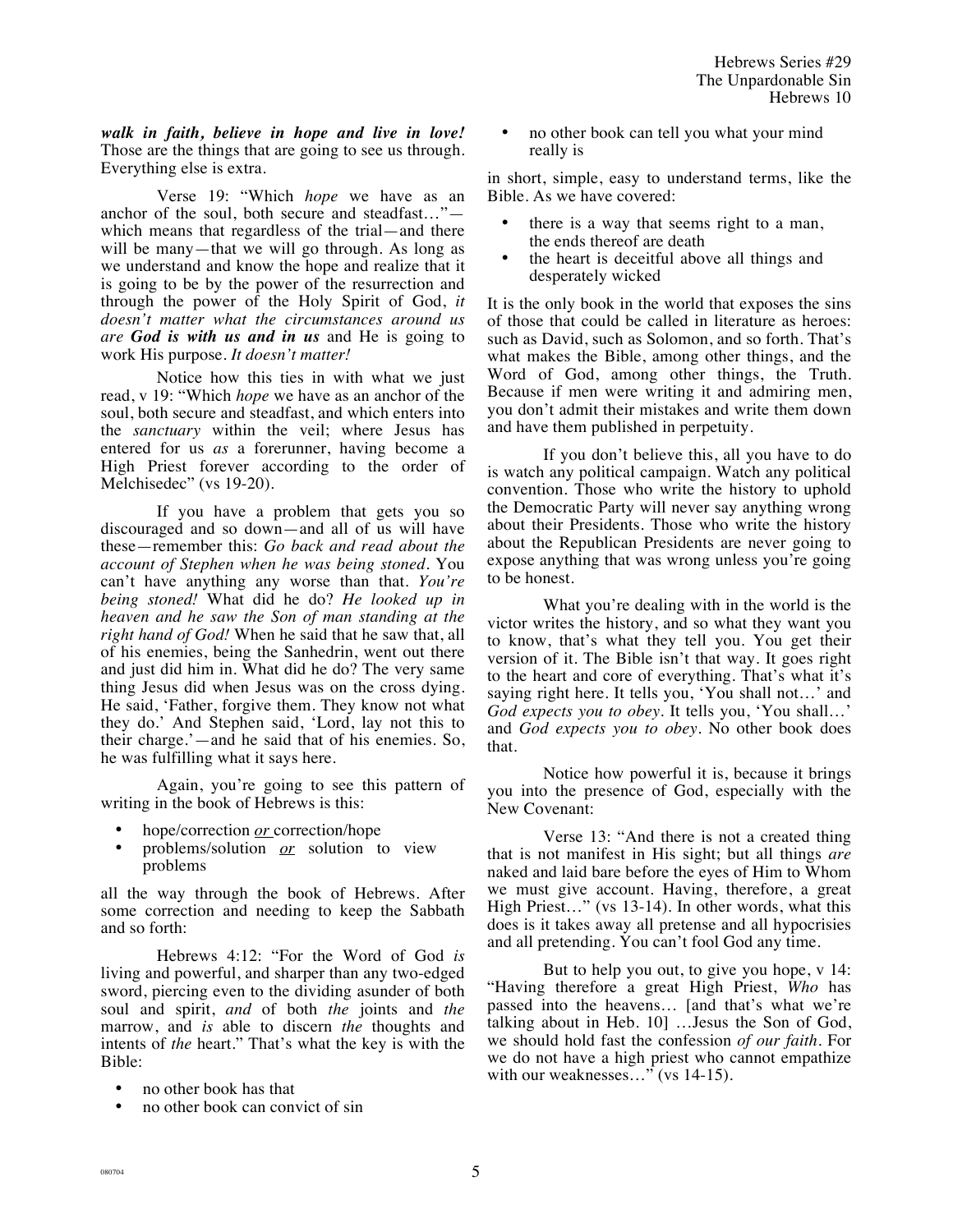Not just sympathize, but empathize because He went through it because He took on weak human nature!

"…but *One Who* was tempted in all things according to *the* likeness of *our own temptations*; yet, *He was* without sin. Therefore… [this gives us the solution] …we should come with boldness to the throne of grace, so that we may receive mercy and find grace to help in time of need" (vs 15-16).

Another aspect of the book of Hebrews is:

- coming to God *vs* coming to a man
- coming to the Holy of Holies in heaven above *vs* having a priest go into the Holy of Holies once a year on your behalf

## *Tremendous thing!*

We are coming to God, that's what it's all about. Know and understand this: The Gospel is preached, but God does not send hound dogs to sniff you out. You have to come to God. God won't come to you until you come to Him first.

Hebrews 7:25: "Therefore, He has the power throughout all time to save those who come to God through Him *because* He is ever living to intercede for them."

That's how we're coming to God and all of this is important to understand: why there is the *unpardonable sin* and the very dogmatic and profound way that the book of Hebrews talks about the *unpardonable sin*. We'll see this is another part of the theme of the book of Hebrews: *Coming to God.*

Hebrews 11:6: "Now, without faith *it is* impossible to please *God*. For it is mandatory *for* the one who comes to God to believe that He exists, and *that* He is a rewarder of those who **diligently seek Him**"—*vs* later on becoming lazy as we saw back there in Heb. 6, but I want you to get the point of *coming to God! Coming into the Holy of Holies in heaven above!* If, in our prayers, we really keep this in mind and we *believe* the Word of God, and we *believe* God, this is going to help us in having our prayers answered and having a profound relationship with God the Father and Jesus Christ.

Hebrews 12:18: "For you have not come to *the* mount that could be touched… [here it is speaking of Mt. Sinai in that particular case] …and that burned with fire, nor to gloominess, and fearful darkness, and *the* whirlwind; and to *the* sound of *the* trumpet, and to *the* voice of *the* words, which those who heard, *begged* that *the* word not be spoken *directly* to them. (For they could not endure what was being commanded: 'And if even an animal touches the mountain, it shall be stoned, or shot through with an arrow'; and so terrifying was the sight *that* Moses said, 'I am greatly afraid and trembling'). But… [compare that] …you have come to Mount Sion, and to *the* city of *the* living God, heavenly Jerusalem; and to an innumerable company of angels" (vs 18-22).

Then he gives this, I think, for those who are alone, v 23: "*To the* joyous festival gathering; and to *the* Church of the Firstborn, registered *in the Book of*  Life in heaven..." The Greek says, 'registered in heaven.' Other places tell us it's the book of life, so it's perfectly all right to add the italicized words there to clarify it.

"…and to God, *the* Judge of all; and to *the* spirits of the just who have been perfected" (v 23).

Think of the fantastic opportunity that God has given us. This is why He wants us:

- to *be diligent*
- to *be on fire* for God
- to *have a passion* for the Word of God
- to have a love of the Truth

—that's why! It is with God's Spirit *there is an absolute direct connection between you and God!* So that's the whole theme as to why this is so profound and important.

Hebrews 10:21: "And *having* a great High Priest over the house of God." See how that ties in with Heb. 4, 6, and 9—all of these things connect. The whole book of Hebrews was written to those who knew and understood the Truth for a long, *long, long*, time. What happens is that when people have been in the Truth for a long, long time unless they remain diligent, unless they remain zealous, they are going to become complacent, and complacency leads to laziness, and laziness leads to sin and continuous sin can lead, unfortunately, to the acceptance of sin, and living in sin, and hence, the *unpardonable sin*.

That's why he is going through and expressing this, because we have lived through a cycle in the Church where we have seen that happen. I'm afraid there are probably a lot of people that we may have known in the Church of God, who attended in the past, who—*if* they were converted may be on the verge of committing the *unpardonable sin*. Just remember this one caveat: *As long as there is life, there is hope!* As long as there is some degree of conscience, there is hope; but when that is lost, they have given up their hope.

Verse 22 tells us how to approach God. I want you to understand how Paul leads into the thing concerning the unpardonable sin, and how then he gives comfort and encouragement after he defines it.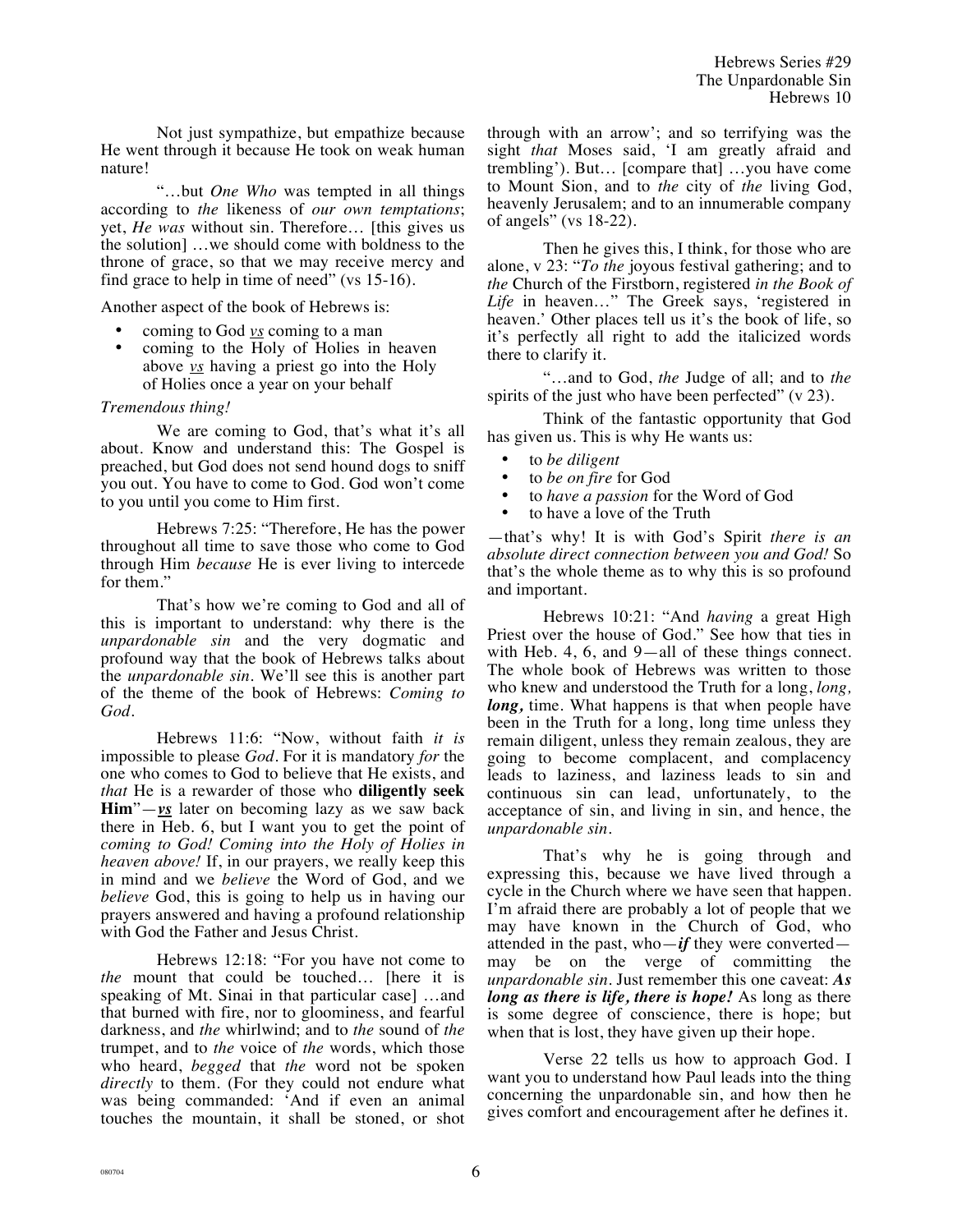Verse 22: "Let us approach *God*… [as we just covered: *come to God*] …with a true heart… [the Holy Spirit and the Word of God know everything] …with full conviction of faith, our hearts having been purified from a wicked conscience…"

That is a progressive thing that takes place. It takes time to cleanse the mind, to purify the mind, to expunge out of that mind—which God can do with His Spirit—a regurgitation of things in the past regardless of what they may have been or how bad they may have been.

The human mind is able to go back and kind of relive those things, but with the Spirit of God those things can gradually be cleansed, purified. That's done with the Spirit of God, the Word of God, and living God's way. That's how it's done.

So therefore, he says, "…our hearts having been purified from a wicked conscience, and our bodies having been washed with pure water" (v 22). That's obviously talking about baptism. Baptism is a conjoining into the death of Jesus Christ.

Verse 23: "Let us hold fast without wavering *to* the hope *that* we profess, for He Who promised *is* faithful." Therefore, it is *you be faithful as He is faithful.* That's what it's talking about here.

Verse 24: "And let us be concerned about one another… [that's what we need to do] …and *be* stirring up *one another*, unto love and good works."

That's how we need to do. Unfortunately, too many people are after everybody else's throats. After you get tired of that and it says there in Gal. 5 that if you backbite each other, surely you are going to devour each other.

The epitome of the opposite of this we can see in the so-called Holy Land today, which is very unholy. The only way the Palestinians and Jews are ever going to decide to have peace is when they are so tired of killing and being killed that they want to stop it. God does not want that with His people. He wants us to learn to love each other and He has given us some obstacles to do that, but the obstacles are *each other*. But we can! We can learn to love each other. That's what he is talking about here. Listen, the day is going to come when you will be very happy to see someone that maybe you had difficulty getting along with some time ago. That's what he is saying here, this is what we need to do.

Verse 25: "But rather be encouraging *one another* and all *the* more as you see the day drawing near…. [we are living in that time when it is drawing near] (notice how he comes into this; very profound): …For if we willingly go on sinning after receiving the knowledge of the Truth, there is no longer any sacrifice for sins" (vs 25-26). That's something!

What does this verse mean? Willfully, means *to be deliberate, with desire, with forethought, premeditation, continuing to go on sinning or practicing sin,* as it says in other ways. Willfully means *intentional with the connotation of defiantly,* much like we see of Cain, who knew better than to bring the sacrifice that he did. And God was kind to him at first and said, 'Look, if you do well, shall you not be accepted?' Cain didn't want to do it. So then he got mad at Abel and killed him. He defiantly went against the commands of God.

That is *vs* unintentional sins, like we have covered there in Heb. 4 about going and confessing our sins, 'If we confess our sins He is faithful and just to forgive us our sins' (1-John 1). So, if you have consciousness of sin then you are not going to commit the unpardonable sin. If you have no consciousness of sin—but you are defiant, you are calculated and you have renunciation of the Truth it is that kind of deliberate attitude.

I want to finish what he has written here so that we understand it, v 26: "For if we willfully go on sinning after receiving the knowledge of the Truth, there is no longer any sacrifice for sins, but a terrifying expectation of inevitable judgment and of fierce fire, which will devour the adversaries *of God*" (vs 26-27). That's why there is the Lake of Fire.

Verse 28: "*Consider this*: anyone who rejects *the* Law of Moses…" You can check that out in Heb. 2; that there was swift punishment. You check out the Old Testament in Deut. 16 & 17 about judgment and so forth.

"…dies without mercy under *the testimony* of two or three witnesses" (v 28). This also shows that the temple was standing when it was written.

Verse 29: "How much worse punishment do you think he will deserve who has trampled underfoot the Son of God, and has regarded the blood of the covenant, with which he was sanctified, *as* an unholy thing, and has scorned the Spirit of grace?"

So the *unpardonable sin* is not just something that you go along and you sin, your conscience bothers you and you're really concerned about it; that is God's Spirit convicting you of sin so you can repent! That's what that is! Another fault of too many churches and ministers is that if the brethren don't agree with the minister, he threatens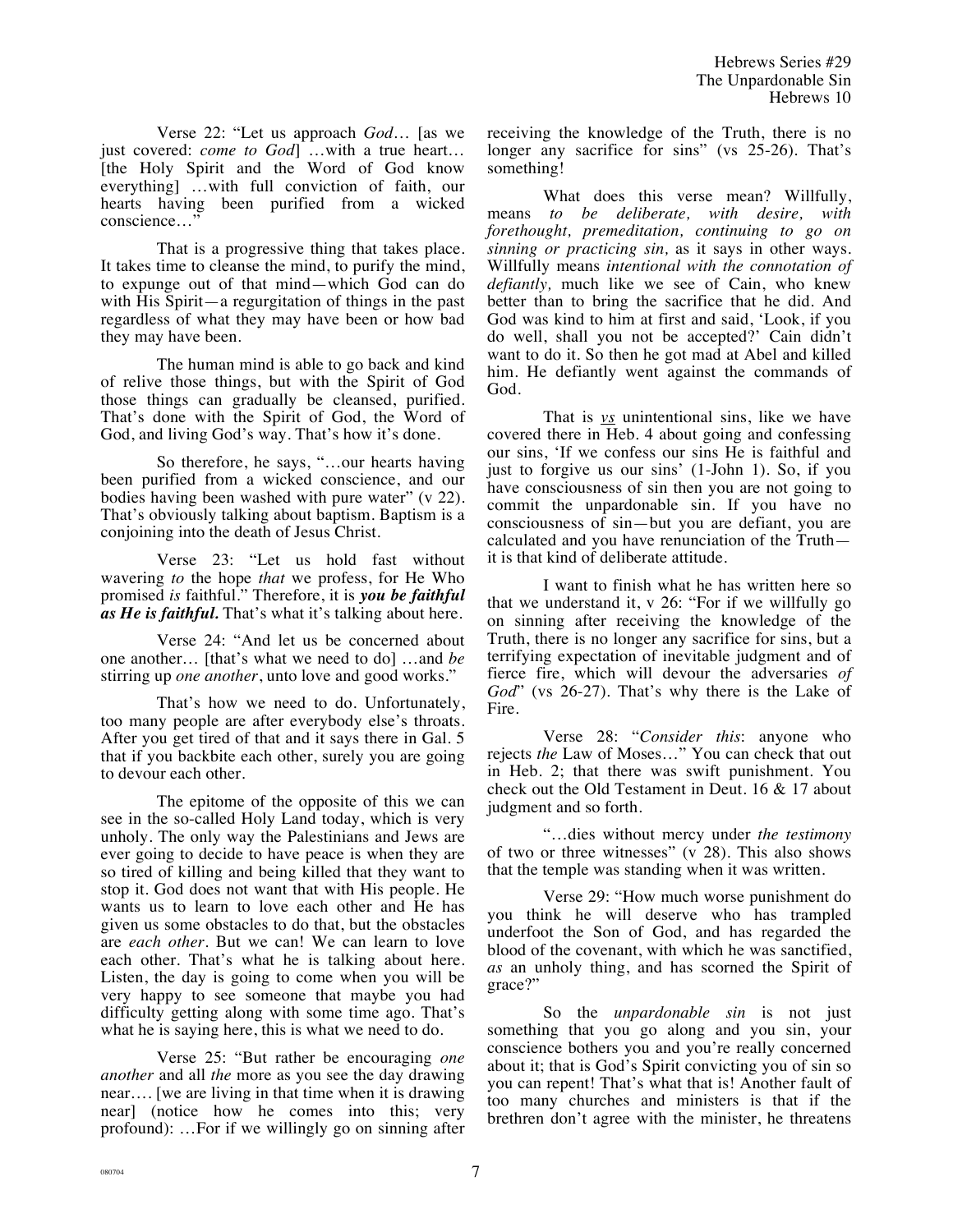them with the *unpardonable sin*. That in itself is almost unpardonable. *No!* God is the only One Who threatens with the *unpardonable sin because that sin is against God!*

> **The** *unpardonable sin* **is a deliberate, willful choice and rejection of God the Father and Jesus Christ, and a repudiation of the forgiveness of sins and the gift of salvation through Jesus' sacrifice and His blood.**

That's what the unpardonable sin is.

Matt. 12 is important to understand, where Jesus is also talking about the *unpardonable sin*. Why did Jesus offer forgiveness to those who crucified Him while they were standing out there jeering at Him and telling Him, 'We'll believe you're the Christ if you come down off the cross.' Why did He offer forgiveness to them? *Because as bad as that was, that was not the unpardonable sin,*  because He said, 'Father, forgive them for they know not what they do.'

When they preached repentance on the day of Pentecost, they were preaching repentance to those who had, just 54 days ahead of that, crucified Christ! That's what Peter said. He said, 'You of wicked hands have crucified Him.' Those who were standing there saying, 'Yea, Crucify Him! Crucify Him!' They were standing there listening to Peter give that sermon, and they answered Peter by saying, when they were struck in the heart, 'What should we do?' He said, 'Repent and be baptized.'

Matthew 12:30 talks about the unpardonable sin: "The one who is not with Me is against Me, and the one who does not gather with Me scatters. Because of this, I say to you, every sin and blasphemy shall be forgiven to men except the blasphemy against the *Holy* Spirit; *that* shall not be forgiven to men" (vs 30-31). We are reading the blasphemy of the Holy Spirit:

- it is willful
- it is deliberate
- it is premeditated
- it is continuing

Verse 32: "And whoever speaks a word against the Son of man, it shall be forgiven him; but whoever speaks against the Holy Spirit, it shall not be forgiven him, neither in this age nor in the coming *age.*"

So, lo and behold, guess what, what does Jesus say, or Paul say of Jesus and the crucifixion: *We have all killed Christ!* Though we weren't there doing it, our sins did it. Have we been forgiven? *Yes,* 

*indeed!* Once you have been forgiven and receive the Holy Spirit then here is the warning.

> The unpardonable sin is a deliberate and calculated renunciation of God.

I want you to think about what has happened with the leadership in what we knew to be the largest Church of God in the world in our time.

> It is not an accidental sin, nor a sin under temptation, nor a sin through weakness. But the unpardonable sin is a knowing, determined, calculated, premeditated, willful decision and choice arrived at by rejecting any pangs of conscience, leading of the Holy Spirit, pleadings of the Word of God, or ministers and brethren. It is a willful, determination to reject the gift of repentance, and hostile contempt for the commandments of God, the Spirit of God, a willful repudiation of the sacrifice of Jesus Christ and His blood for the forgiveness of sins and the salvation of God. Those who have committed the unpardonable sin have no regrets, no sorrow and no conscience that they have turned their backs on God the Father and Jesus Christ, and the Word of God. It is impossible to renew them to repentance it is impossible for the Holy Spirit to move them to repentance, for others to move them to repentance, or to move themselves to repentance. They have seared their consciences with a hot iron and there is no power—human or Divine—that is able, or has the ability to renew them to repentance. Their choice is final, their judgment is final and God's judgment against them is final.

Now then, next are the characteristics of terms for sin to display contempt for God; compounds of *para* many of which occur nowhere else in the New Testament, just in the book of Hebrews. As we've said before, the book of Hebrews was *written to long-time Christians* who began to trust in the fleshly things again, who began to be lazy, who began to turn their backs on God, step-by-step, who because God didn't do things the way they expected God to do things, began to accuse God.

> **para**deigmaizein—to expose, to public humiliation (Heb. 6:6)

Those who are beginning to turn their backs might say, 'I don't know about that Passover. We used to take that Passover, but that's really not necessary.'

**para**pikainein—to rebel (Heb. 3:16)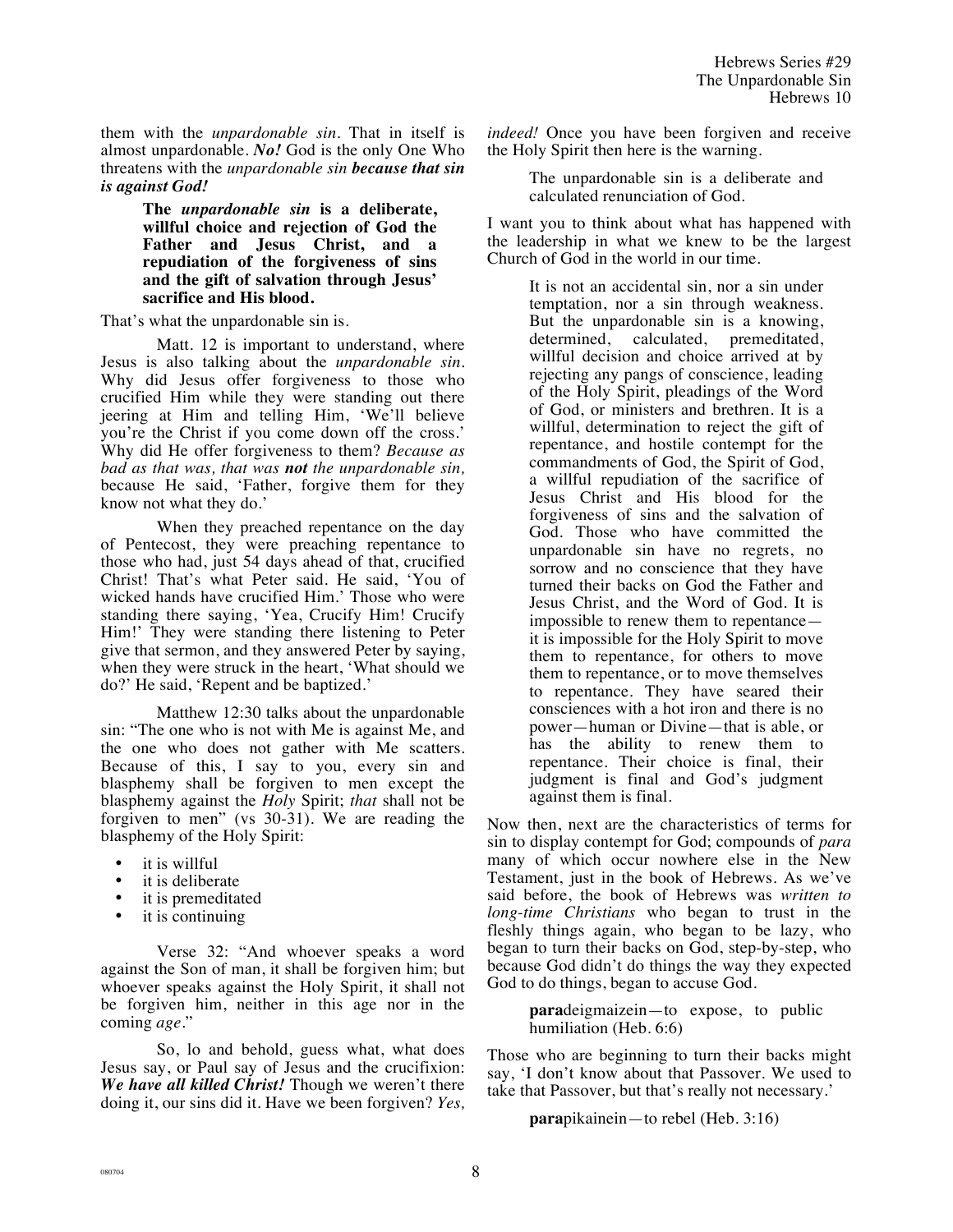Such as in the wilderness. They really rebelled. All the times they tempted God! He was willing to take them into the 'promised land' and the last straw was when they sent the twelve spies in to spy out the land and ten of them brought an evil report and they began to accuse God, and He said, 'That's it! Another 38-1/2 years folks and everybody who is over 20 is going to die in this wilderness because you didn't believe Me.'

> **para**pikrasmos—rebellion (Heb. 3:8, 15) **para**rrein—to drift away, fall away (Heb.  $2:1)$

The unpardonable sin is committed in steps. If you begin to fall away and start getting a little lazy and BINGO! you have a trial. That's a wake up call. *Return to God!*

> **para**pherein—to carry away (Heb. 13:9) **par**einenos—being listless (Heb. 12:12)

Those are all words here used in the book of Hebrews.

> There is no other repentance than that provided through Jesus Christ. There is no salvation apart from the purification for sins accomplished by the divine Son in the final period of God's redemptive activity (Heb. 1:1-3). The 'adunatou' (the impossibility), which is used, absolutely and without qualification in Heb. 6:4, expresses an impossibility because the apostate [has] repudiated the only basis upon which repentance can be extended. **To repudiate Christ is to embrace the 'impossible.** (Lane, *Word Biblical Commentary*, vol. 47A, p. 142).

The *Word Biblical Commentary*, by the way, is the only commentary that I use because it expounds the Hebrew words and Greek words in a very good way.

Next is about human conscience. Today with self-esteem, people are only taught to have consciousness of what they are in themselves, and if you think it's right; it's right. That's basically a summation of how people think today. Therefore, people do not have a conscience. Women cast aside the newborn that they don't want and throw them in garbage dumps. Men kill their wives for no provocation at all. Women poison their husbands because of whatever they want to do. Children rebel against their parents and they're even talking now that crimes are so heinous that 12-year-olds do, that they're even wanting to lower the age of trying as adult from 14 to 12.

They're not taught to have a conscience. Conscience does not come automatically. I suppose it does when you are a child and you know right from wrong and your conscience will smite you the same way if you are an adult. But if you are not taught it, you have no conscience that automatically works. Here is how it is supposed to. God put the conscience there to be taught, to know right and wrong.

> From *Cruden's Concordance*, definition of conscience:

> The human conscience is an inner creation of God in all men and women—part of the heart and mind.

That is, until you *sear* it.

When anyone sins there is an automatic sense of guilt.

Remember the first time you stole bubble gum from the store? You got away with it the first time, so you did it again, and, lo and behold, they caught you. What happened? If you had any conscience, they would just threaten you with all kinds of things: 'We'll get the police here and we'll have you taken down to juvenile hall and blah, blah, blah. If I ever see you in this store again, taking anything, I'm going to send you away. You got that!' *Yes, sir!* He just got through to your conscience.

> The worse the sin the greater the guilt and hence, dread. 'Conscience is that facility within us which decides (makes us conscious of actions and thoughts) as to the moral quality of our thoughts, words and acts.

If our consciences have been taught right, because it talks about teaching the conscience. We know right from wrong; we know good from evil. When we do something that is not right, what happens? *Our conscience, with God's Spirit, let's us know!*

Let's look at the case of David with Bathsheba, we won't go back there and go through all of it because we know the story. What did David try to do? *He tried to dam up his conscience!* So did Bathsheba! It takes two to tango! He thought he could get away with conveniently having Uriah—her husband the Hittite—killed in battle, 'Therefore, I would be exonerated.' No one would ever know, but, lo and behold, when babies come forth that always tells you a story. I'll tell you this, when women get together and there's a newborn baby and it's not nine months from the marriage date, they're all counting on fingers how many months it really was. They know and they *know* that they know, especially if they've had children. That's what happened with the first baby born of Bathsheba by David, God was merciful in causing the baby to die.